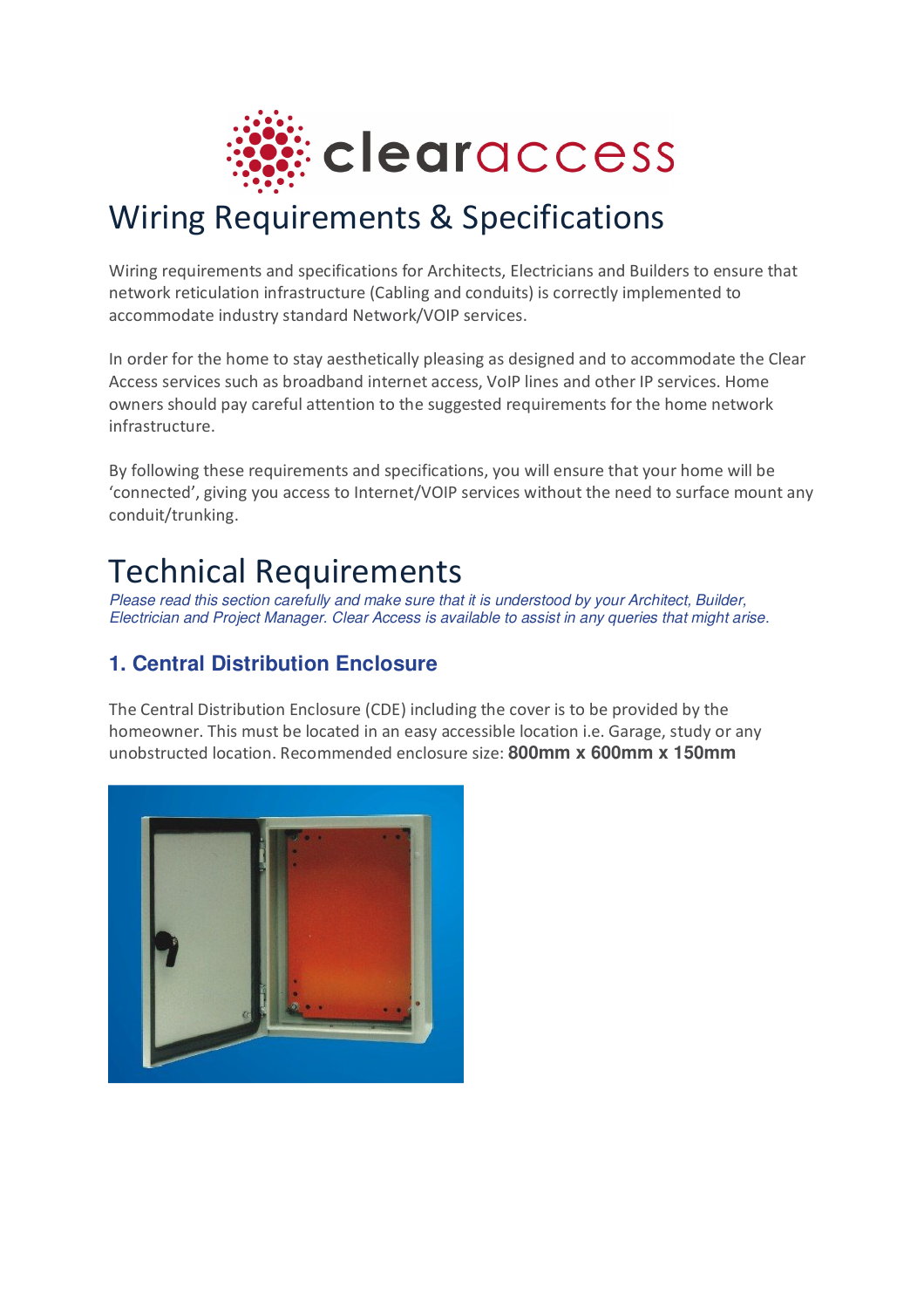A double plug socket (4' x 4') with a power supply of 220V (16 Amp) is required (preferably inside) and should be adequately earthed. CDE would be determined by the amount/type of equipment that is required to satisfy the needs of homeowner.

## **2. Conduit Layout Specifications**

All internal conduits should be at least 25mm, fitted with a draw wire and lead to the CDE. Dedicated conduit per wall box, no daisy changing. Any bends in the conduit should be *'slow bends'* and 90° bends should be avoided.

Note: all conduit-ends need to be accessible after all fittings and fixtures are installed, particularly raised ceilings, bulkheads and mezzanine levels.

#### **3. External**

As per the standard building requirements of the estate, a 32mm (min) conduit with draw wire from the curb to the CDE should be installed. Recommended to install this before paving and landscaping as this sleeve will serve as the fibre entry point to the property, it is of the utmost importance that the following specifications be taken into account with installations:

The conduit/sleeve should be laid in a straight as possible line between the CDE and curb side fibre break out point. It is of vital importance that the bending radius does not exceed 100mm at any point. Ensure that the conduit is sealed at the curb side to prevent any debris or water from entering. A draw wire should also be left in this conduit to accommodate the fibre cable.

#### **4. Internal Wiring**

All internal cabling, including IP phones- wireless access- local area network points are to be wired with CAT-5e or CAT-6 cable. Clear Access could quote to install the data cables or you could use your preferred supplier. It is highly recommended that conduits be installed to each room and to all TV points.

Number of network points per allocated wall box are limited: maximum 4 points for a 4'x4' wall box & 2 points for a 2'x4' wall box.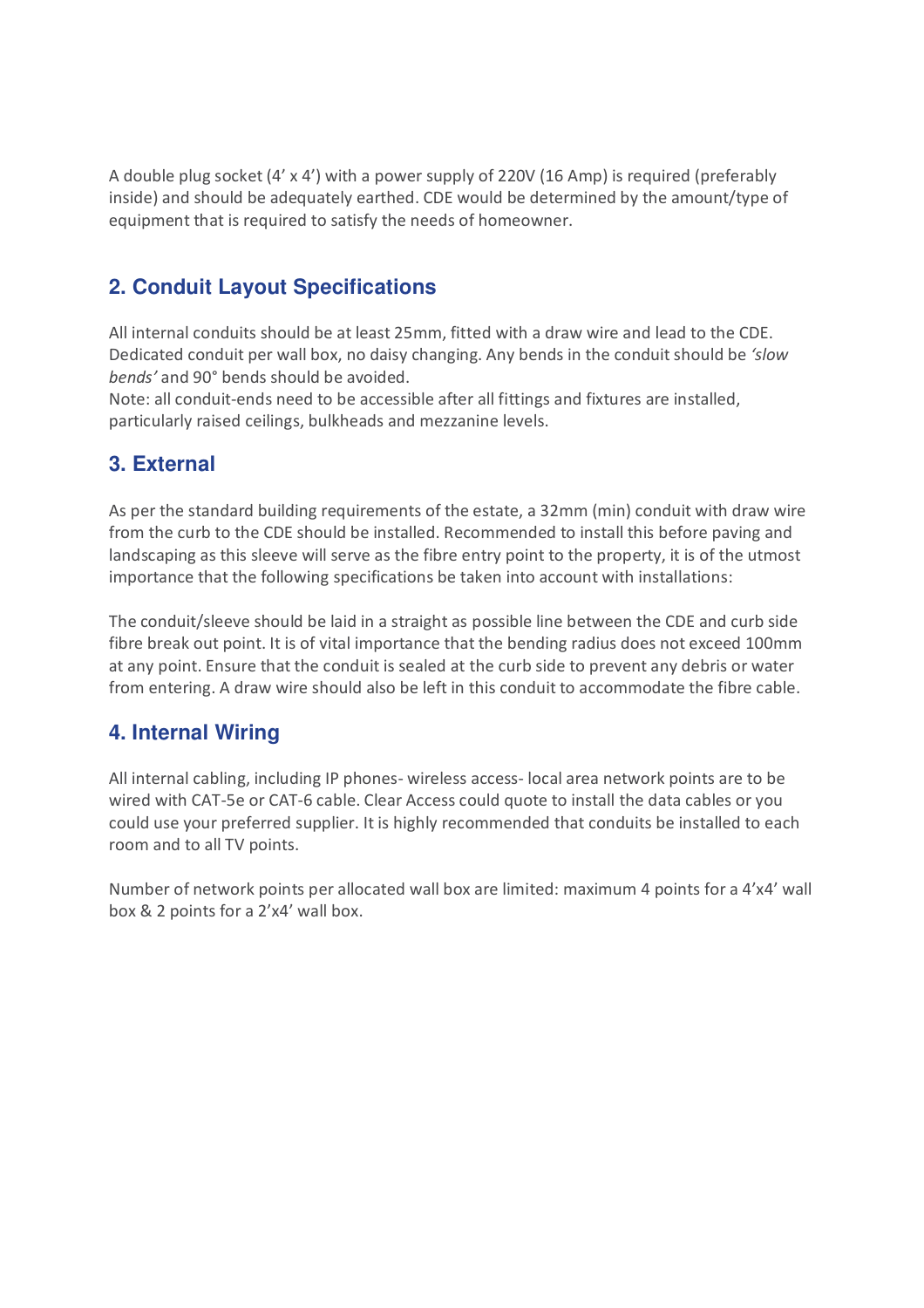



Options for cover plates are up to the client.

#### **5. Infrastructure Layout & Design**

With every homeowner having different needs and requirements for connectivity. The Technical Team at Clear Access are available to guide the homeowners and their preferred architect to what is possible with regards to scalable Network Layout/Design. We will assist/advice with the required infrastructure from the initial design and planning stage of your new home up to final 'connection'.

Below is some of the available accessories, Clear Access would advise and assist with required equipment to customize your network.